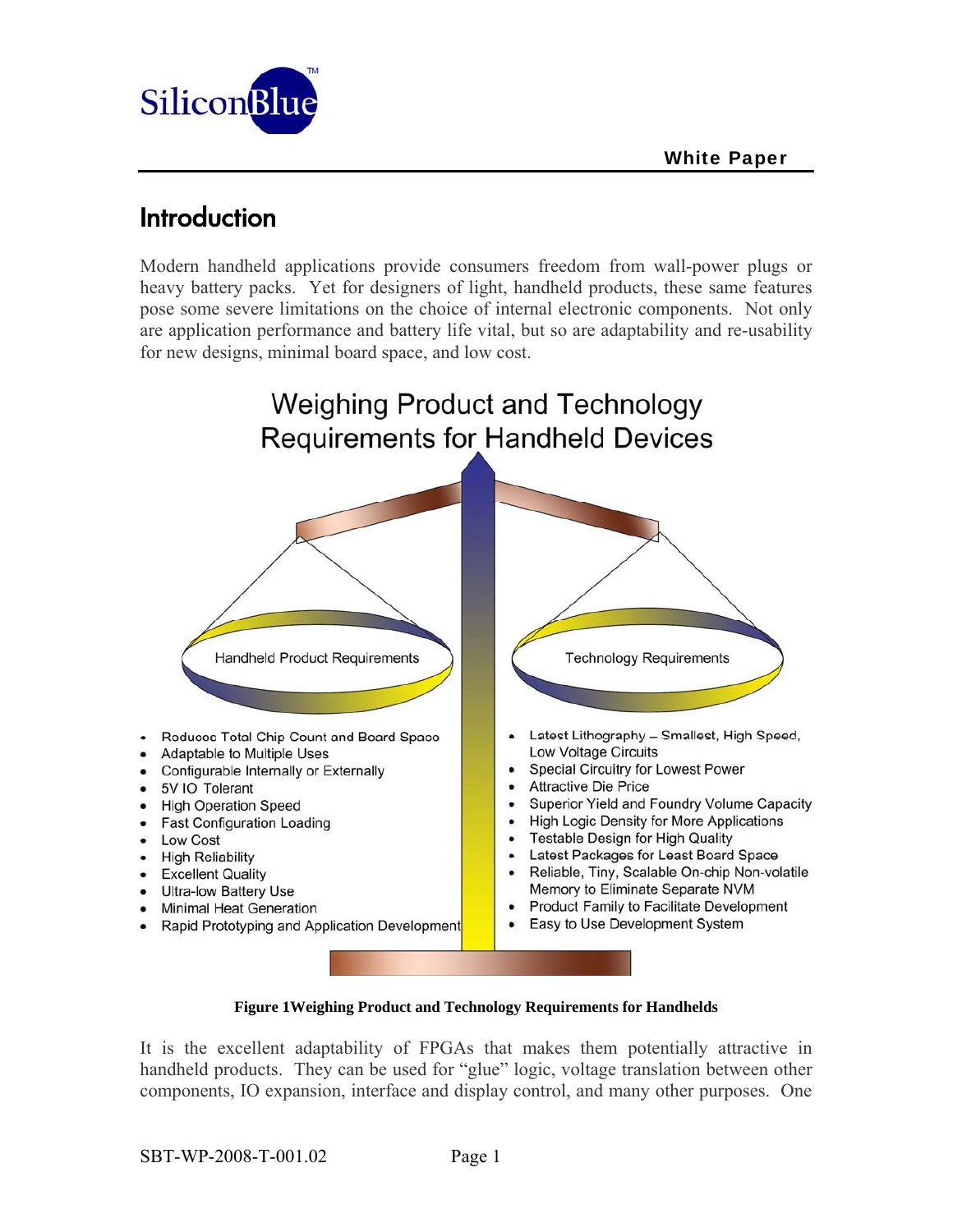

FPGA can even replace several existing board components, saving overall cost, weight, and complexity. Other factors, such as minimal board space and multiple voltage bank capability and 5V IO tolerance are important too for handheld applications. The left side of Figure 1 lists the attributes of an ideal FPGA for the handheld market.

Yet FPGAs available to date have not been widely used in handheld products. There are several reasons for this reluctance. Certainly low power consumption is a must in a handheld, so any FPGA for handheld applications must use the lowest battery power necessary. Performance cannot be sacrificed either – there are certain high-speed operations that the FPGA circuits must exercise. These are difficult tradeoffs. Those offering the highest priced FPGAs have generally focussed on obtaining the highest speed performance without concern for power consumption. Other FPGA offerings at the low price end may offer lower power by giving low logic cell and IO count. Neither choice is optimal for the handheld product designer, who really needs the full gamut of features.

For those reasons, SiliconBlue Technologies has designed a family of special FPGA products to meet handheld market needs left unaddressed to date. Our products offer advanced technology and speed, yet are carefully engineered to use the lowest battery power. Their advanced transistor dimensions enable fast, high logic gate count which in turn makes many diverse applications possible on the same chip. In addition to low power, circuit speed, and high logic gate count, these FPGAs also contain their own nonvolatile permanent programmable configuration memory on the same chip. Having onchip, non-volatile configuration memory monolithically integrated, our FPGAs configure rapidly at power-up, and save the board space and expense of external flash.

In creating its single-chip solution, SiliconBlue employed a range of unique technology enhancements. These enhancements overcome technical issues that arise from the latest CMOS logic processes, and which hamper the use of these technologies in battery operated applications. The solutions are adaptable to future CMOS technologies as they emerge, providing a foundation for even more advanced SiliconBlue products. This White Paper describes these technical issues and describes solutions that SiliconBlue has implemented.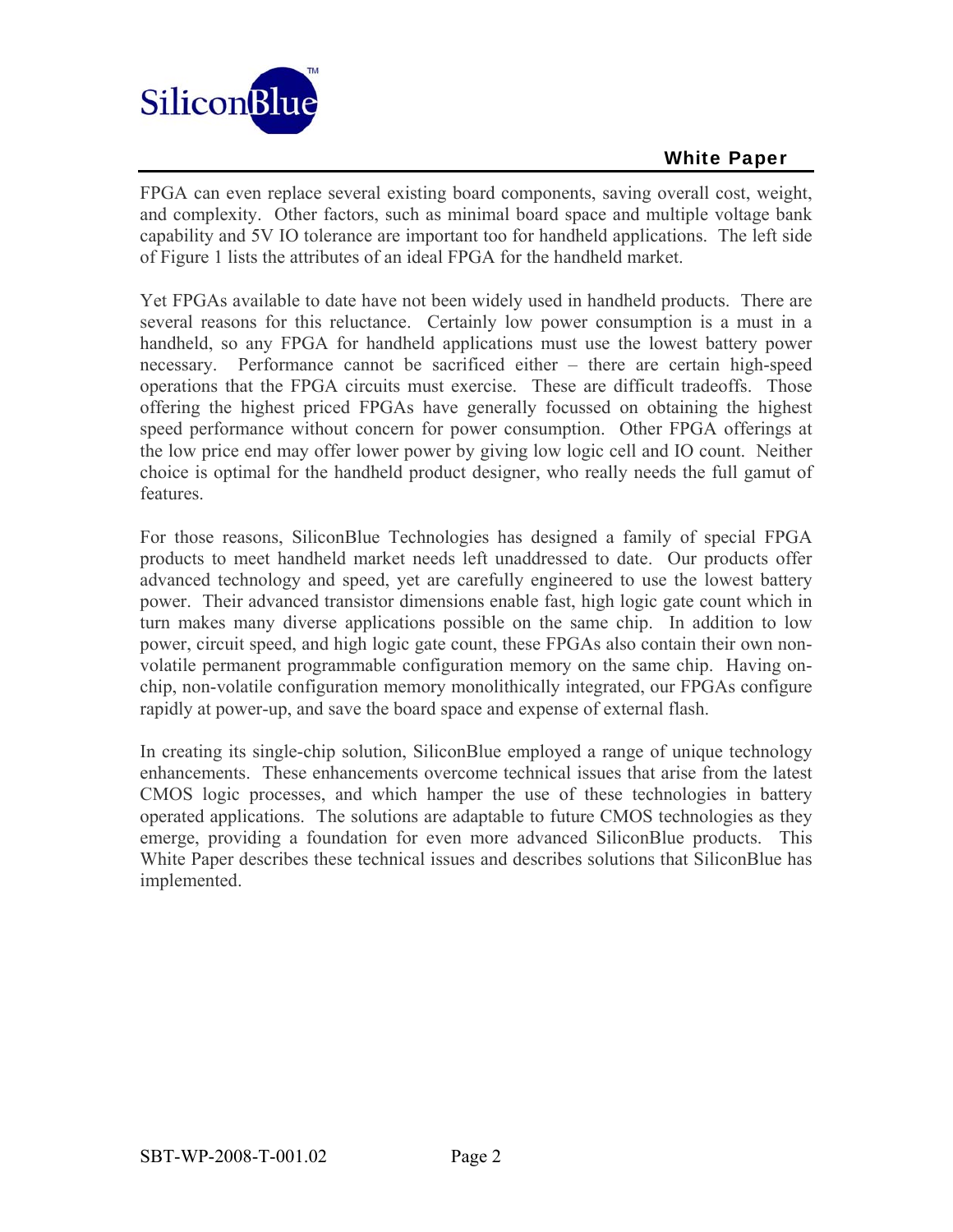

# Key features of SiliconBlue FPGAs:

- Latest technology
	- o Special power-saving 65LP CMOS process
	- o High density FPGA fabric for multiple applications
	- $\circ$  Small BGA package (~12 mm<sup>2</sup>) frees board space
- Advanced Circuitry
	- o Power-saving; cuts current to unused circuits
	- o Minimal transistor gate and off-state leakage
	- o Low core voltage for higher reliability and power savings
	- o Multi-voltage 5V tolerant IOs with LVDS and MDDR support
	- o High reliability logic and memory with on-chip error-correction
- Special on-chip non-volatile configuration memory (NVCM)
	- o Fast, secure power-on configuration
	- o No separate configuration memory chip needed
	- $\circ$  Small cell area: 0.2um<sup>2</sup> on 65nm
	- o Scalable to future CMOS processes
	- o No process or mask adders; built on standard CMOS
	- o Proven yield and reliability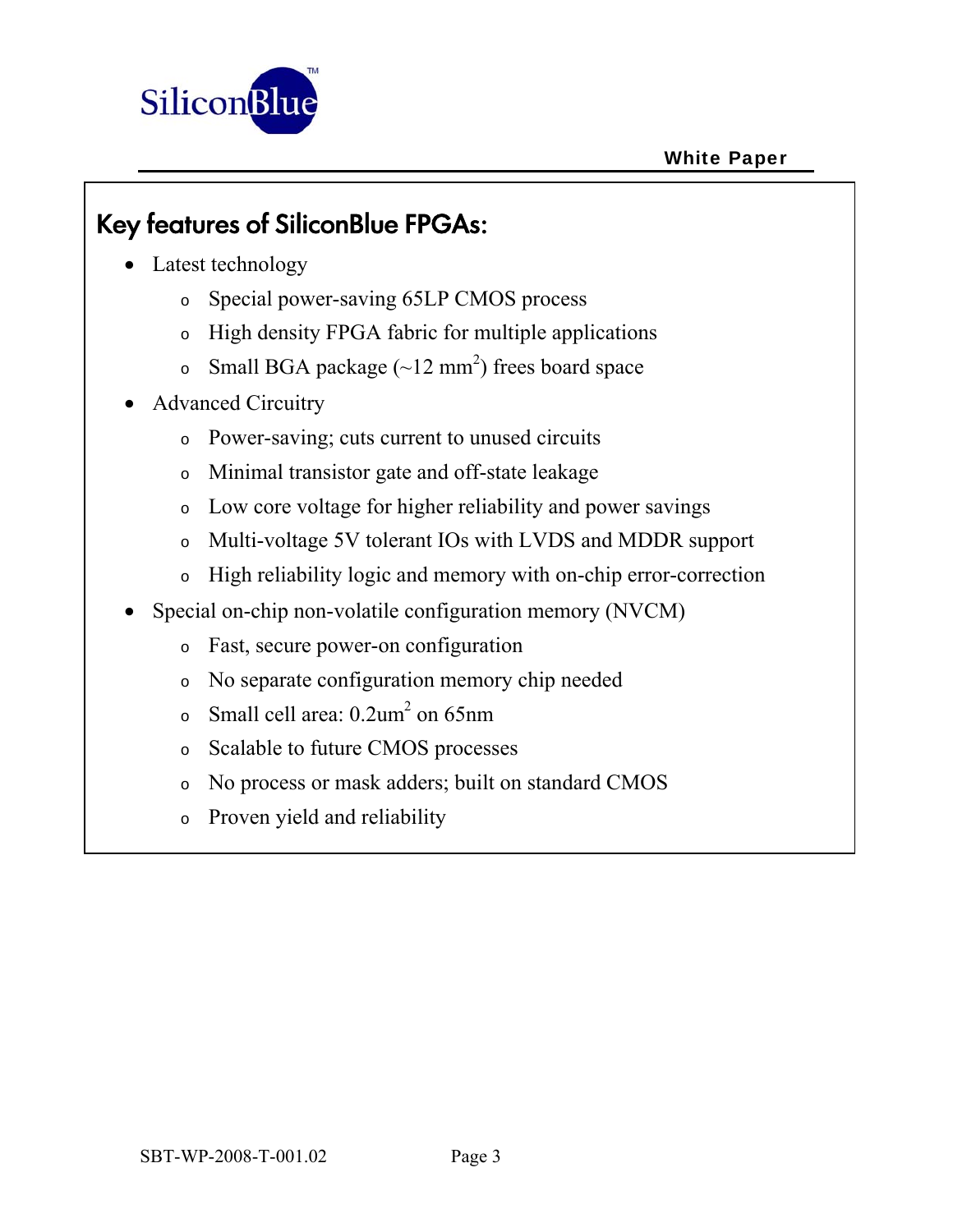

## Technology Details



**Figure 2 Required Technology Elements** 

In this section, we discuss various technological improvements in FPGA design employed by SiliconBlue Technologies in our high logic capacity, battery-saving products. The speed and density improvements provided by 65nm and smaller CMOS processes also come with issues that can limit their use in handheld products. These issues have been analyzed and overcome by SiliconBlue engineering, and we discuss them below.We also review the basic operating methods of the special NVCM memory that SiliconBlue has employed to store configuration on chip.

## *IC standby current*

Principally because its area and cost can be made predictably smaller year by year, and its reliability and performance actually improve as this shrinking is achieved, MOS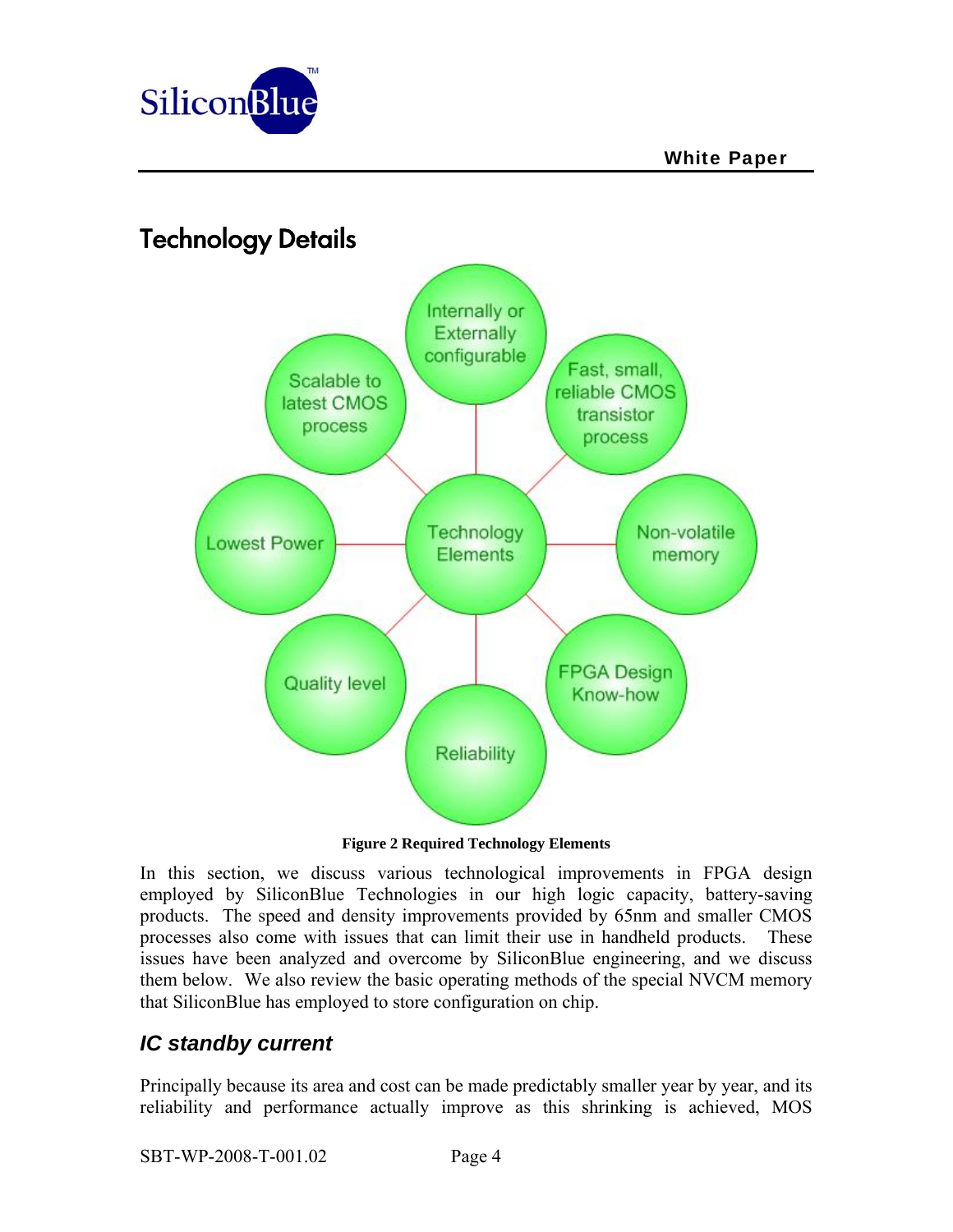

transistor technology has long dominated the semiconductor logic market. The reason that MOS technology dominates, rather than bipolar technology, is that an existing, working MOS circuit can be made smaller, faster, and cheaper with predictable effort. MOS technology is basically a process of printing or lithographing regions of material carefully registered to underlying layers. Year after year, the electronics industry finds ways to lithographically print more and more transistors into a silicon chip of the same area – "scaling" the transistors to smaller size.

Yet as a consequence of scaling to smaller dimensions, the latest semiconductor processes have encountered a problem not seen in earlier process generations –significant current is wasted. Two new mechanisms are to blame: off-state source-to-drain transistor leakage, and leakage from the gate-to-channel directly through the thin dielectric. In the past, the current leaking unproductively in CMOS transistor circuits arose mainly from DC power lost in reverse-biased PN junctions, and from AC capacitive losses during transistor switching. The PN junction leakage current lessened as the transistors and associated PN junction areas became smaller with each generation of CMOS process. Reductions in AC switching power losses were found by using special low-K dielectrics, and lowering operating voltage. But it has been the scaled-down dielectric thickness causing gate leakage, and the scaled-down transistor length resulting in off-state transistor current leakage, that required new technical solutions.

Let us take the issue of gate dielectric leakage first. The cause is that charge can move or "tunnel" directly through the "insulating" dielectric that separates the gate terminal from the underlying source and drain terminals. Figure 3 illustrates the issue. In an NMOS transistor which is turned on, the positive gate voltage pulls electrons from the substrate silicon to the oxide-substrate surface. But as shown in the diagram, in earlier process generations the gate dielectric was simply too thick, and its energy barrier too high, for the charges to move to the upper gate material from the silicon channel.



**Figure 3 Negligible tunneling current if gate dielectric is thick**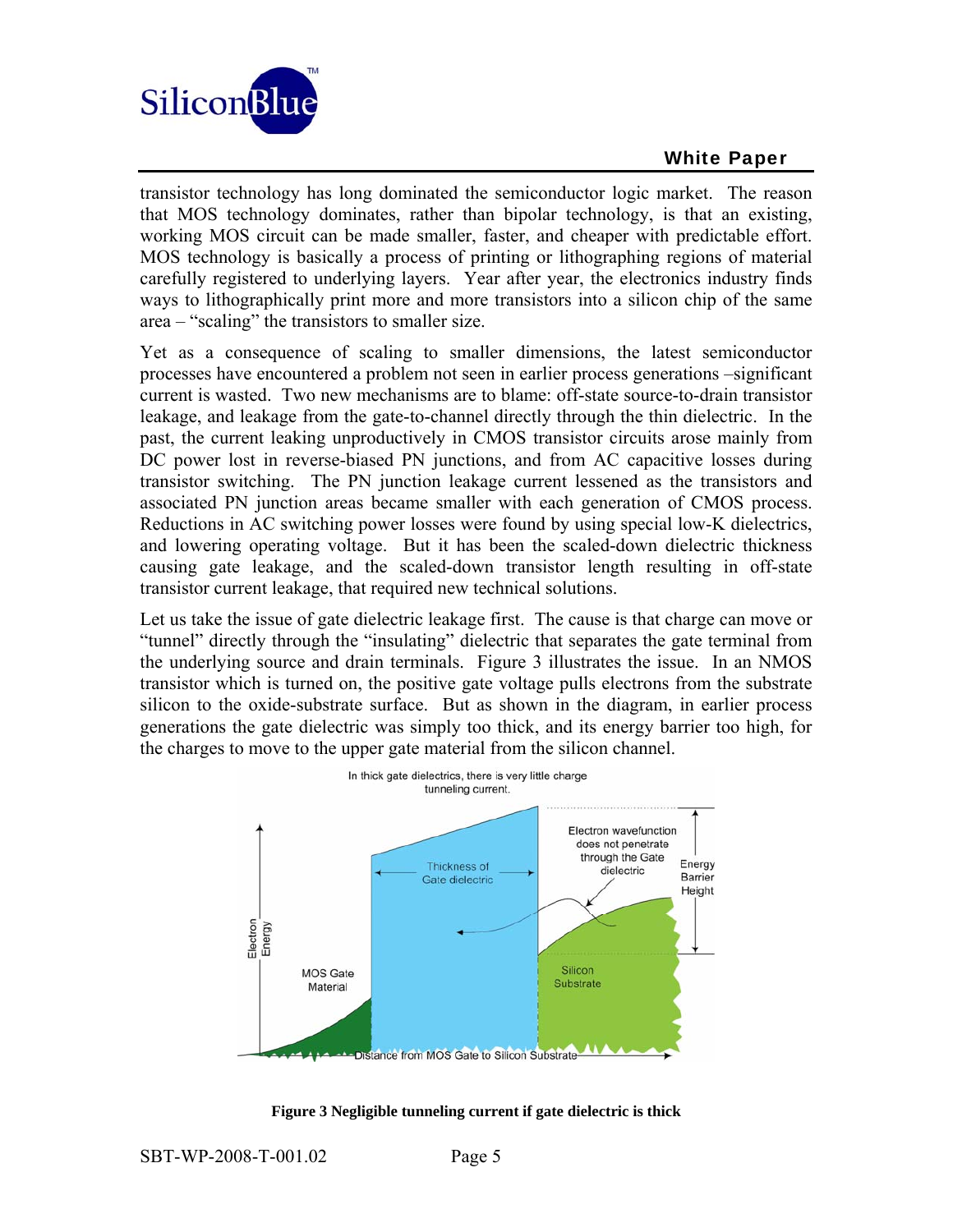

But in the latest CMOS technologies, the "oxide" material is so thin, and its energy barrier lower, and the electric fields across it so high, that by the tunneling process, charges can disappear from one side and reappear on the other. Figure 4 shows this situation. The electrons in the substrate have a wave-like nature, shown in the diagram by the illustrated wavefunction. A tail of the wavefunction extends into the gate dielectric, and that tail comes out the other side into the MOS gate material. The penetration of the wavefunction tail means that some fraction of the electrons in the substrate will jump into the gate material. Once in the gate material, these electrons are pulled out by the positive gate bias supply and result in a current. As this current serves no purpose, it will just waste battery power in a handheld product.

Thus, quantum-induced current leakage through the gate dielectric can dramatically increase the chip current. The mechanism of quantum tunneling has been understood since Fowler and Nordheim first explained it in  $1928^{\mathrm{i}}$ , but it has proven to be a very complex and delicate problem for both modern CMOS foundries and for electronic circuit designers to solve. Ordinarily, to eliminate the tunneling current, one could (1) reduce the electric field inside the gate dielectric by lowering gate voltage, or (2) make the dielectric physically thicker, or (3) increase the energy barrier height. But we also want to minimize AC current use which comes from  $\frac{1}{2}$  C V<sup>2</sup> – so we want to lower core Voltage V and interconnect capacitance C to do that.



**Figure 4 High tunneling current if gate dielectric is thin** 

To optimize circuit speed with battery conservation, three factors must be balanced. These are the thickness of the dielectric, its energy barrier height, and its dielectric constant K. Raising K permits the gate dielectric to be made thicker. However, the chemical elements which raise K also tend to lower the energy barrier height. The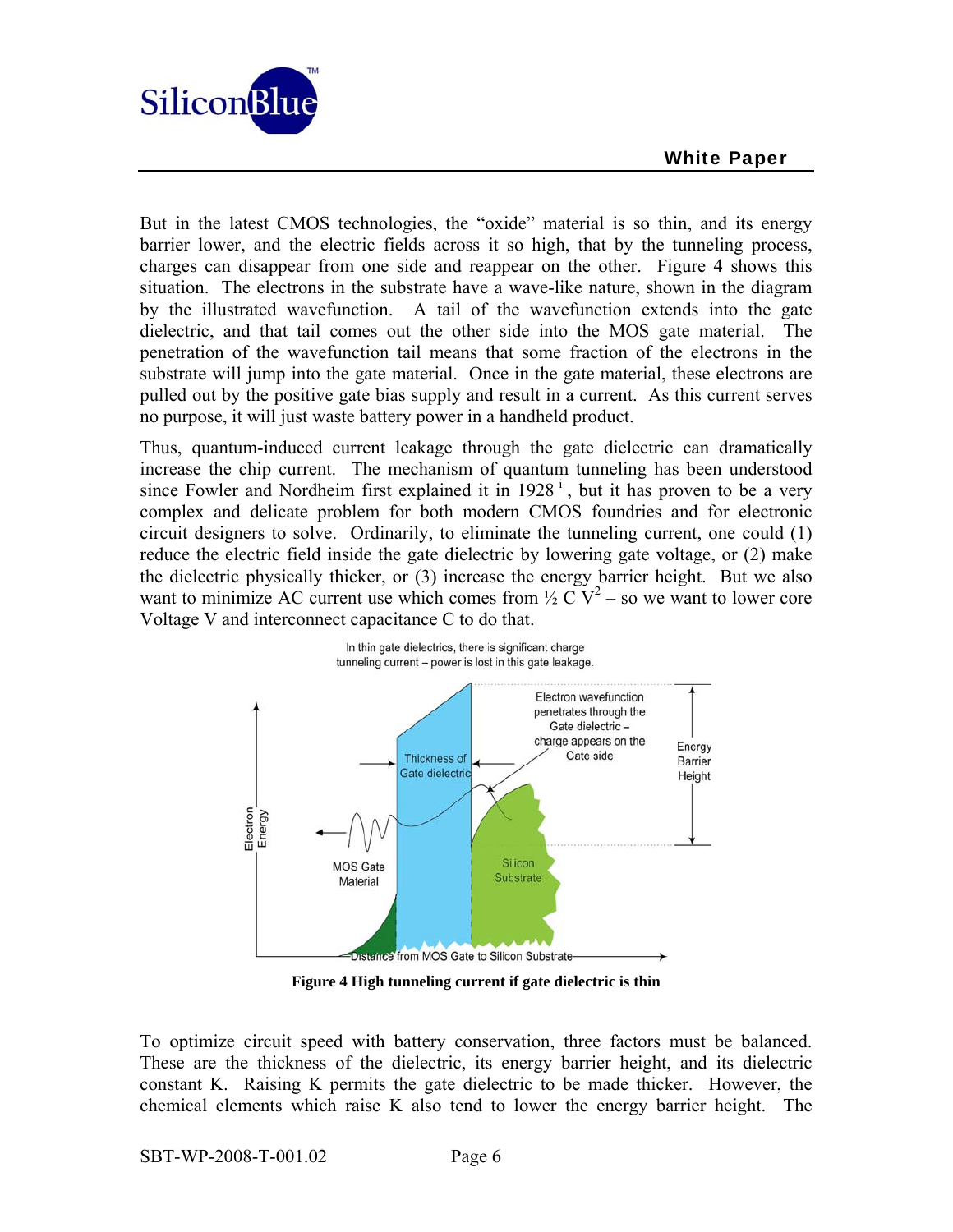

challenge is to find the proper combination of these factors. The CMOS process that SiliconBlue has chosen contains elements in the gate dielectric that increase the dielectric constant yet retain a high energy barrier height. As a consequence, gate leakage current is greatly reduced, and the transistor speed is held high.

### *Lowering Transistor Off-State Leakage*

Above, we explained SiliconBlue Technologies choice of CMOS process to minimize gate dielectric leakage current. Careful control of off-state leakage is also critical in reducing product leakage current. Recall that transistors which are nominally "off" can still leak current between their source and drain if these are too close together. The distance between the source and drain is known as the gate length. SiliconBlue has carefully studied the contribution of transistor off-state leakage in comparison to both gate leakage current and PN junction leakage. As Figure 5 below shows, off-state leakage is strongly influenced by the gate length. There is an optimal gate length that minimizes product off-state leakage. SiliconBlue has carefully studied these factors and utilized gate lengths that minimize product power consumption.



**Figure 5 Minimizing Off-State Leakage Current** 

These combined improvements in CMOS process to lower dielectric leakage, and careful choice of transistor lengths to minimize off-state leakage, result in the very low power consumption of SiliconBlue products. For example, the SiliconBlue iCE65L04 product achieves a typical standby current of only 25μA. At the 65nm lithography node, circuits are condensed and SiliconBlue is able to construct very advanced FPGAs. Just as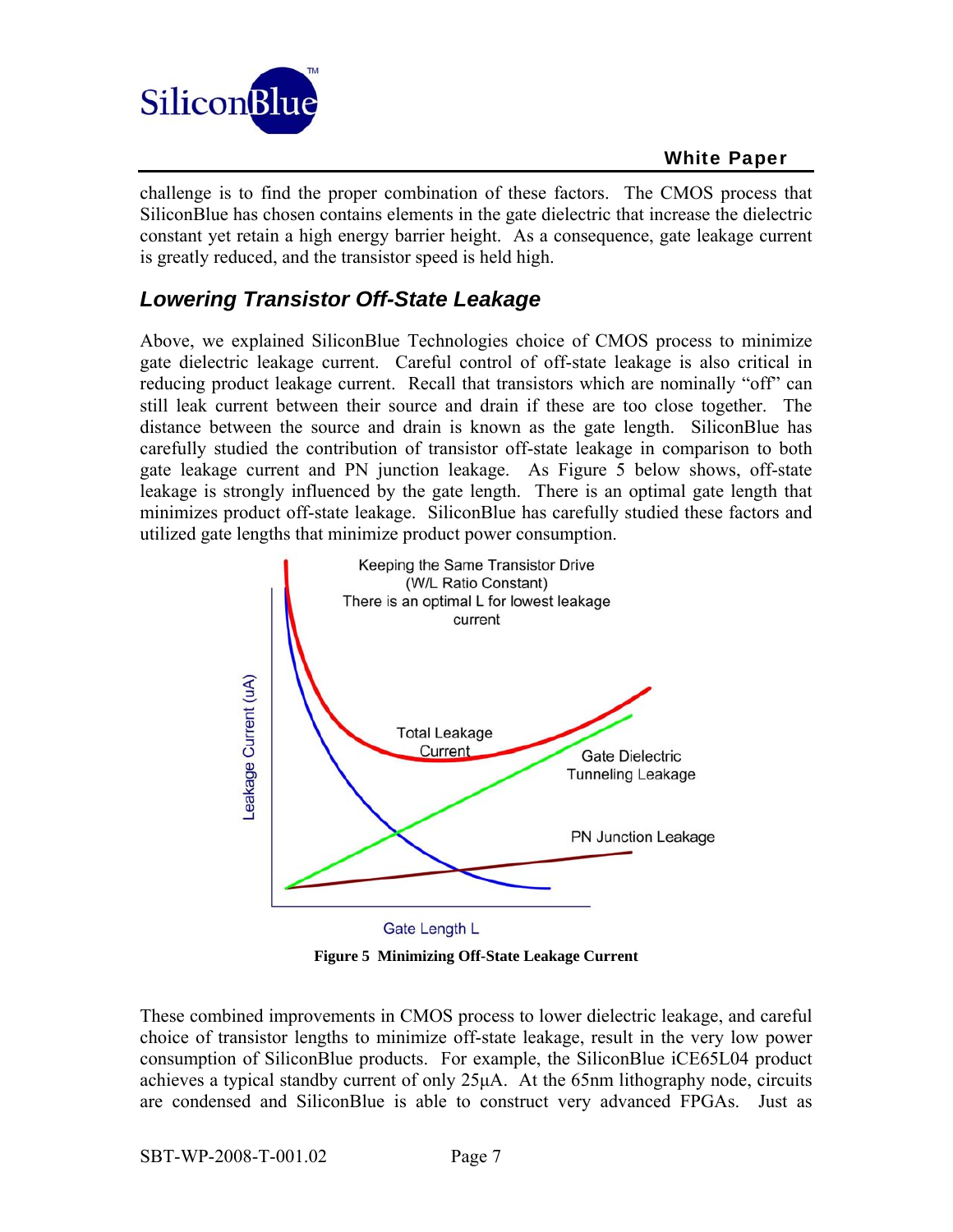

importantly, SiliconBlue has been able to integrate a special non-volatile memory to be used for on-chip configuration (NVCM). We discuss this NVCM memory in the following section.

## *FPGAs require configuration*

Modern FPGA devices are configured into a logic system using on-chip SRAM memory. The advantage of the SRAM is it provides very fast operation. Unfortunately, when the chip is powered off, the SRAM configuration is also lost. The configuration may be imported from outside the FPGA, or it may be stored in a separate chip residing inside the same package, or it may be integrated on-chip. In the first two cases, it takes two chips to make the FPGA operate. The resulting two-chip approach adds die and assembly cost, and raises packaging and inventory costs. Due to inherent factors associated with assembly and testing, the dual die approach also increases manufacturing risk and lowers yields, leading to a higher overall cost. It also makes the application less secure from cloning or bit-stream snooping, as communication between the two chips can be picked off and studied.

The third approach is more ideal - have the FPGA itself capable to turn off its power, yet retain its memory configuration. There are several ways to do this. One method is to utilize an embedded Flash or EEPROM CMOS process to make the FPGA, so that onchip memory for FPGA configuration can be programmed and erased. But the CMOS processes needed for either EEPROM or Flash memory fabrication require special wafer processing and consequent engineering, which are costly. These charge storage memory types also pose certain reliability issues. Altogether, the approach of using on-chip Flash or EEPROM memory consequently results in a more expensive process, with associated delays in product development and resulting time-to-market.

## *SiliconBlue On-Chip Configuration*

SiliconBlue has also incorporated an alternate way to provide power-on configuration which does not require modification of the CMOS logic process, nor adds assembly or interconnection costs. This method is to construct a non-volatile memory from the existing CMOS process. SiliconBlue Technologies has been fortunate to have license to the Kilopass XPM <sup>™</sup> non-volatile memory, which is of this type<sup>ii</sup>. Kilopass has pioneered and patented the use of this technology since 2001, and has established and demonstrated that it is durable and reliable. SiliconBlue Technologies has implemented this memory efficiently using an internal serial interface, specially suited to FPGA integration, and is referred to as our "Non-Volatile Configuration Memory" or "NVCM"™ for short.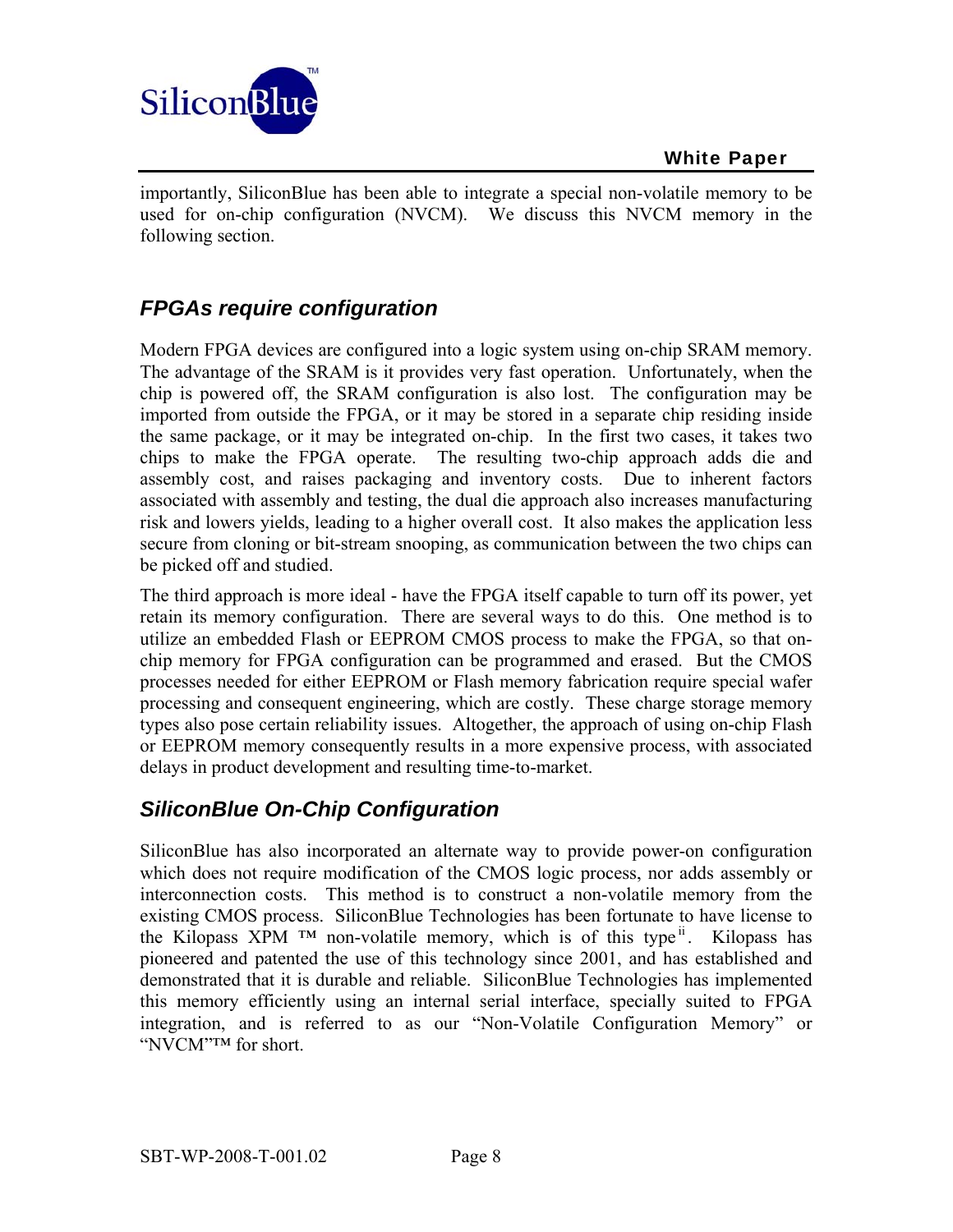

### *SiliconBlue NVCM Principles*

Before we delve more deeply into the method of NVCM operation, we must first review the general principles of how dielectrics change from insulating to conductive.

It is the role of semiconductor engineering to measure, mathematically model, and finally to assure that the transistor gate oxides endure their intended use voltage and lifetime. Before the 1980s, semiconductor engineers commonly thought that a transistor gate dielectric would break down instantly, if the voltage across it exceeded a certain electric field limitation<sup>iii</sup>. That is, below that "breakdown field" the oxide would never break, and at or above it the oxide would break instantly. Since the 1980s, however, research has shown that the breakdown does not take place instantly. And in fact, the oxide will break over some time with any given electric field across the oxide  $-$  it just takes longer and longer as the voltage is lowered. Several mathematical functions have been proposed to relate the survival time before breakdown to voltage and temperature. One of the common formulas in use today is a simple power-law for the effect of voltage, so that the lifetime depends inversely on applied voltage to a certain power. For temperature, a Boltzmann factor would express the result that the lifetime is also shortened as temperature rises.

Moreover, several different behaviors can be observed in the final dielectric conductance after breakdown occurs. The behaviors fall into several general regions depending on the energy discharged in the programming pulse, as illustrated in Figure 6 below. In the 1980s, when aluminum was used in researching gate dielectric behavior, one could actually see where the discharge occurred – the aluminum gate conductor would be vaporized. One could see small aluminum holes through a microscope – each hole was created when the electrical discharge would penetrate the silicon dioxide gate dielectric.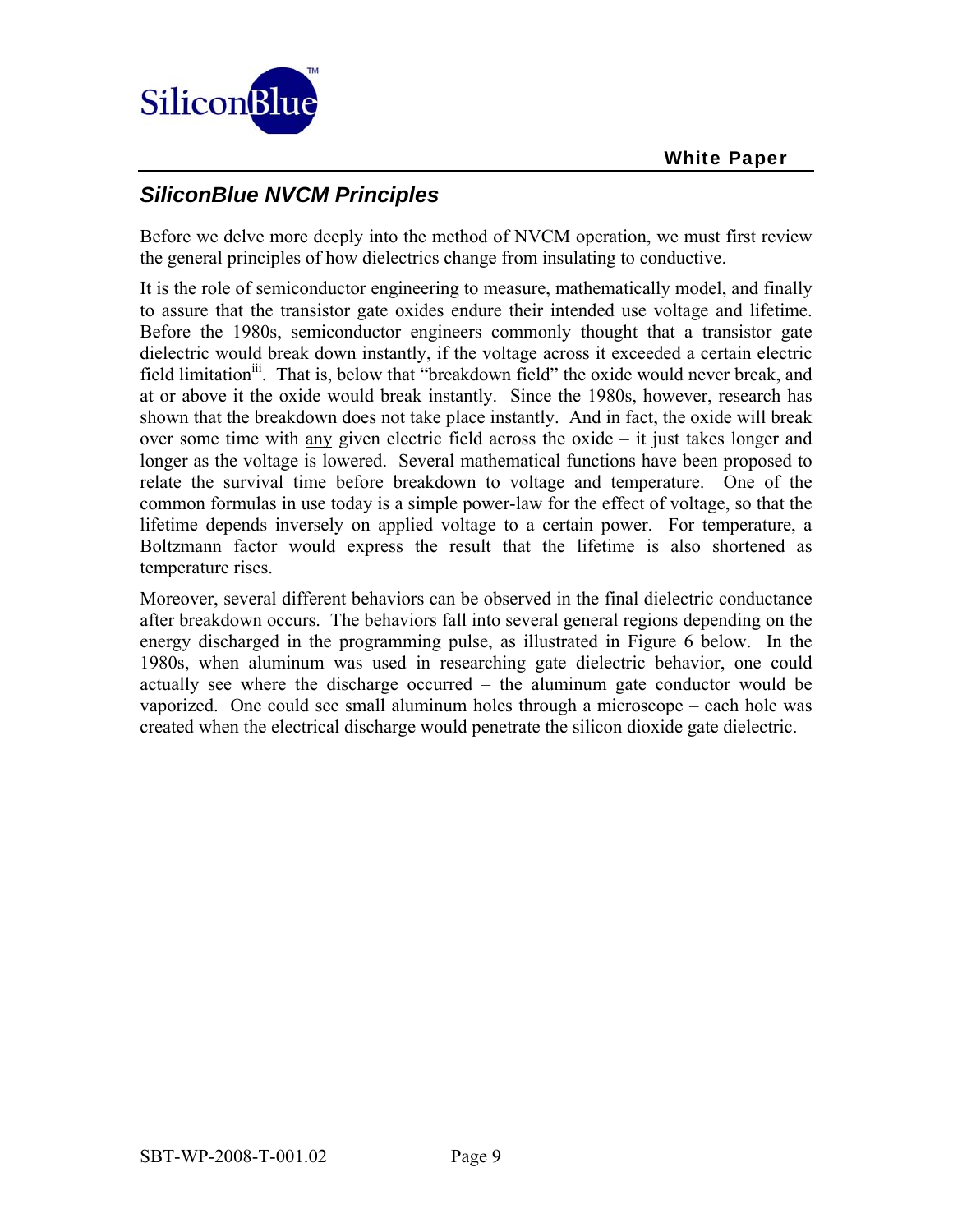



#### **Figure 6 Optimizing Programming Conditions**

In modern technologies, aluminum is no longer used for a gate conductor. Instead, highly doped silicon coated with a high temperature refractory-metal silicide conductor is used today. The silicon and its refractory-metal silicide coating have much higher melting and vaporization temperatures than aluminum. Consequently, when an electrical discharge occurs, these materials may either remain intact, or may melt, or may vaporize, depending on the level of energy per unit volume they absorb.

In Figure 6 above, we show there is a range of optimal programming energy that can be used to program a logical "1." Too low a programming energy has no effect on dielectric conductivity – the cell will remain in its "0" state. Raising the programming energy over some threshold can damage the dielectric into a very weakly conductive or "Soft Breakdown" state. That state is not desirable for a memory as it can fluctuate in resistivity and its read current is weak. A third region exists in which the memory cell is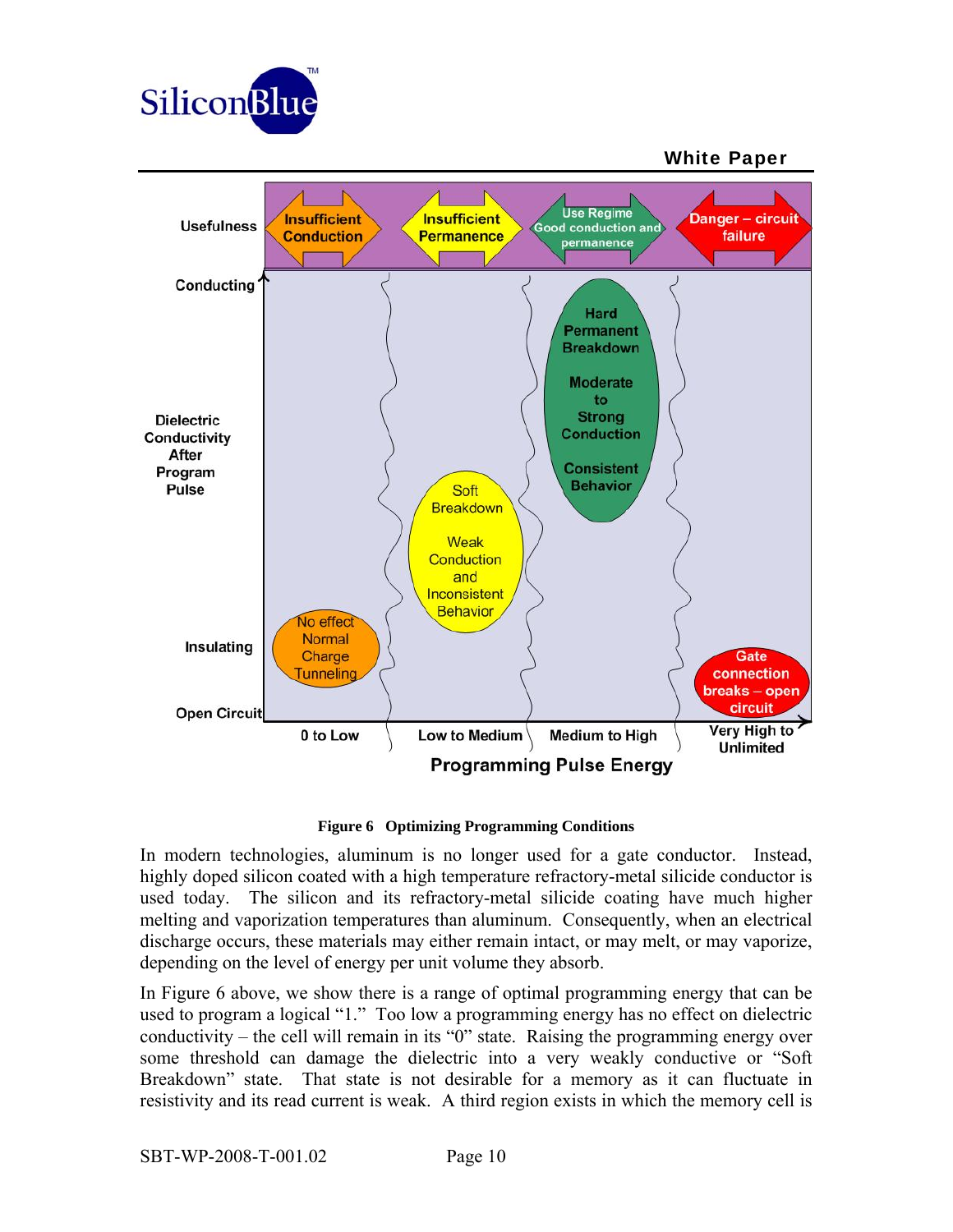

highly conductive and stable – that is the desired state for a memory application. Finally, at too high a programming energy, the gate or its wiring may melt or vaporize, leading to an open circuit. This latter case must be avoided – the memory sensing circuit will detect no current flow and in that case fail to register a "1" value properly. Consequently, the energy dose delivered during cell programming must be accurately determined and controlled.

In order to direct the programming energy to just the right location, an array of twotransistor memory cells is used. A small part of an array is shown in Figure 7. One of the transistors, labeled WP, is used to store the digital information. If the data is "0" this transistor is left intact; if a "1" it's gate is programmed to be conductive to the underlying transistor channel. A second transistor, labeled WR, serves to isolate the WP transistor from the column bitline, shown vertically in Figure 7. During programming and reading, the biases on all rows and columns are carefully controlled to prevent damage.



#### **Figure 7 NVCM Memory Cell Array Structure**

There were two major considerations to developing the SiliconBlue NVCM memory successfully. For one, the memory cell must program rapidly. This implies that the gate dielectric breakdown time is achieved in a short time and which requires a particular voltage. Another requirement is that all other cells must remain unaffected. That means the voltage and time exposure of other array cells must be low. To accomplish these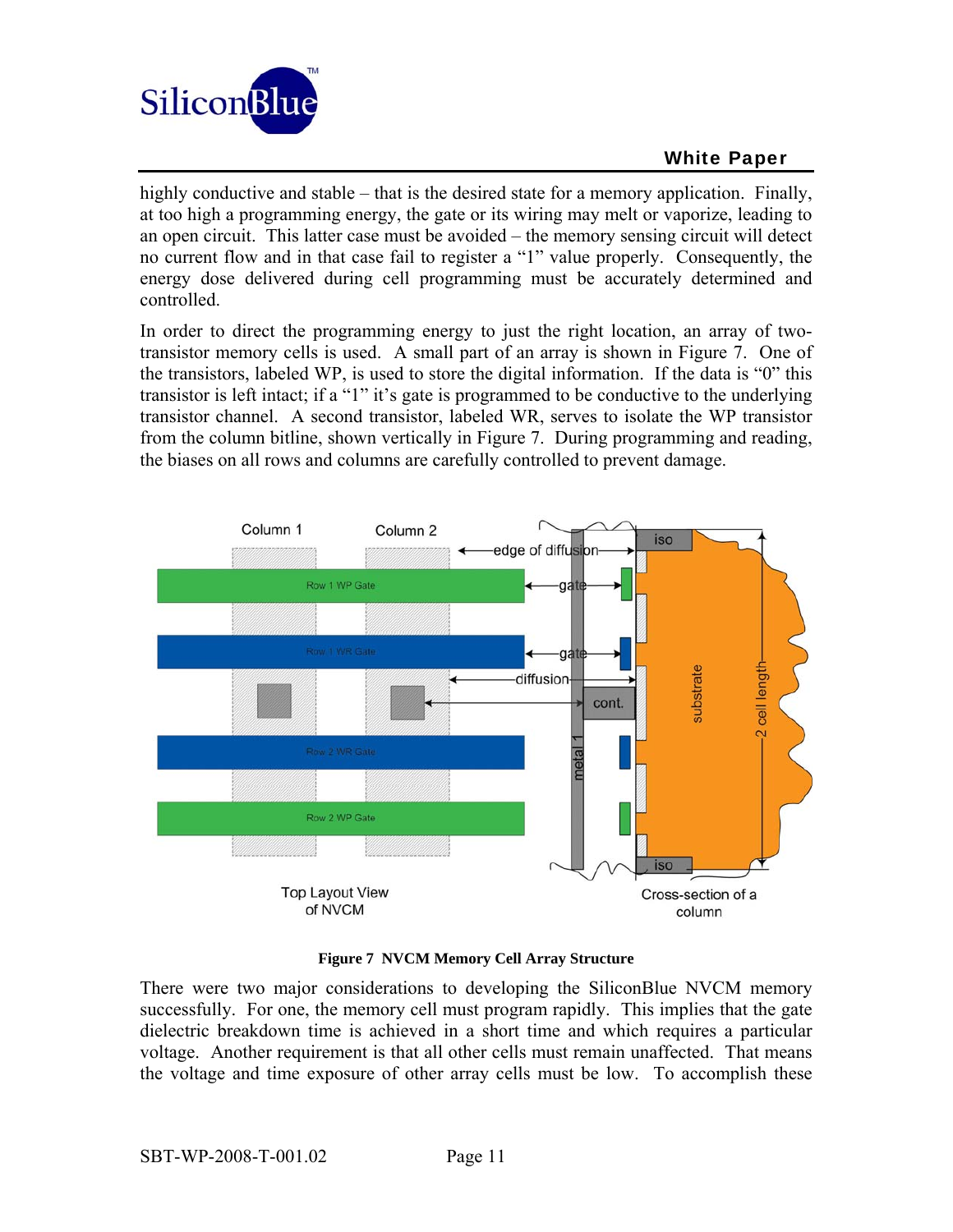

goals, the memory cell nodes are carefully biased, so that only the cell being programmed receives the required voltage and time needed for programming.

In order to assure these conditions, gate dielectric breakdown research is utilized. This research has established the very strong relationship between gate voltage, temperature, and the time that a particular dielectric will last without measureable damage. The time through which the dielectric remains insulating and intact, until it becomes conducting, is stated as the "TDDB" or time dependent dielectric breakdown time. Figure 8 shows the breakdown behavior of a range of dielectric thickness and temperature. We see from the graph how rapidly the TDDB lifetime falls as voltage is raised. Focusing on the leftmost curve, we observe that dropping from a lifetime of 10 years (3E8 seconds) to 1 microsecond (1E-6 seconds) only takes doubling the applied gate voltage from 2.3 to 4.6 volts.



Vg (volts)

**Figure 8 Gate Dielectric Time to Breakdown Predictions**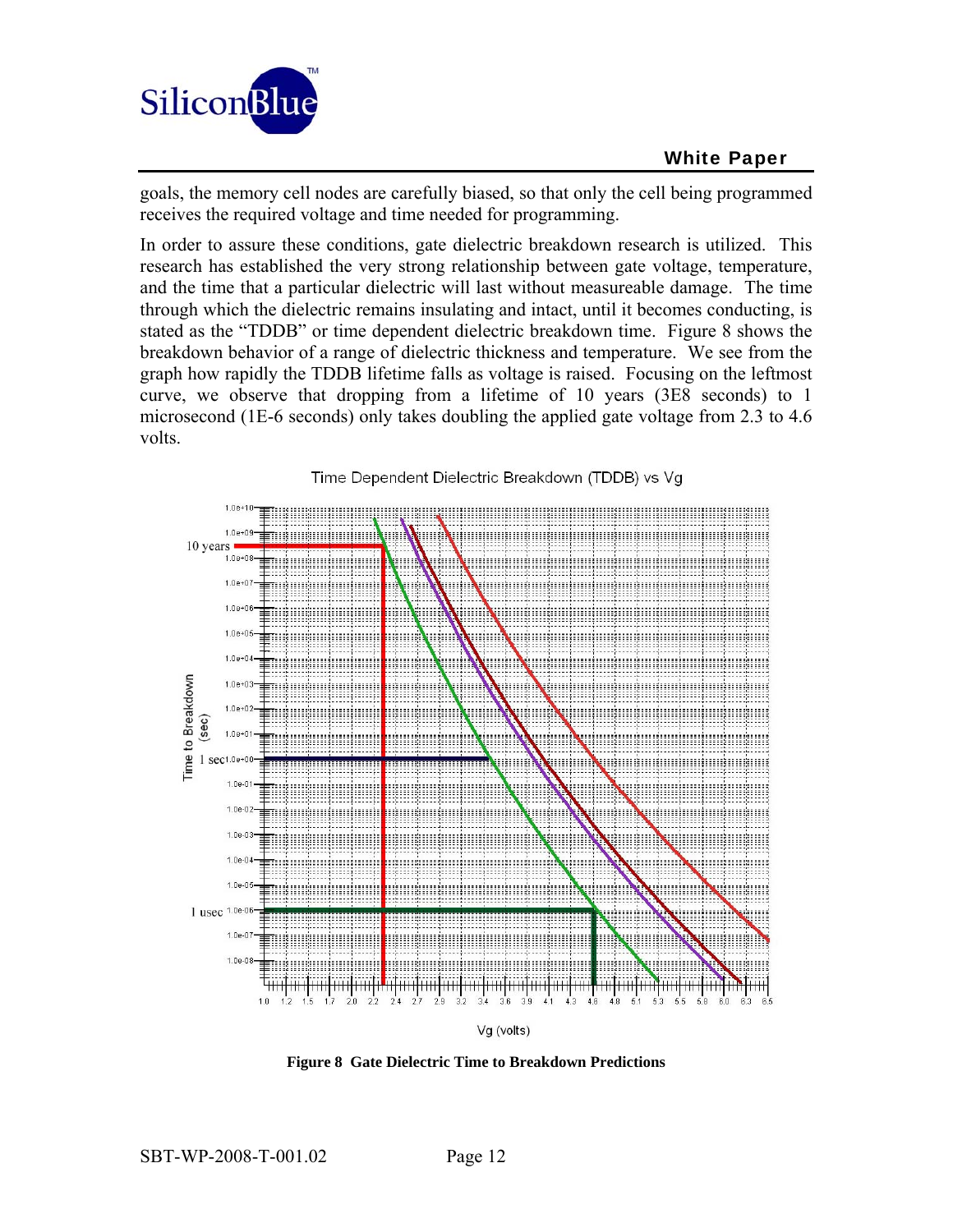

As we have stated, SiliconBlue Technologies NVCM memory cell uses controlled electrical change of transistor gate dielectric from insulator to conductor as the basis of the memory. A highly controlled electrical discharge through the gate dielectric material causes it to change from insulating to conducting. Mechanisms for this change have been studied by earlier research groups. The change can be invisible to optical detection. For example, published research shows that an electrical discharge can modify the atomic bonding of an insulator, so that it can behave more conductively, without significantly moving the insulator atoms<sup>iv</sup>. Chemical bonding calculations by M. Kimura show that rearrangement of Si-O bonds into Si-Si and O-O bonds can dramatically reduce the silicon dioxide energy gap by about 4eV. As the atoms of the insulator need not move appreciably in changing conductivity from insulating to conducting states, the programmed cells can appear physically identical to unprogrammed cells by optical and SEM means. Having undetectable data provides strong configuration data security.

A typical NVCM memory cell cross section and current-voltage characteristics are illustrated in Figure 9. The graph of Figure 9 shows the cell current-voltage behavior in its "0" and "1" states. In the case of a "0" bit, the dielectric under the WP gate is intact and insulating. In the "1" state, a small conductive region exists between the WP gate and the underlying silicon. The conductive region allows current to flow from the WP gate, under the WR transistor, to the bitline. Circuits connected to the bitline sense the current and decipher the level into a logical "0" or "1." Essentially zero current flows in the "0" state, while substantial current is present in the "1" state. Voltages used for reading the current are kept low, so that cells remain reliable for well past 10 years of constant reading. Likewise, programming voltages are applied through a patented process, carefully engineered to create the conductive channel only in the single cell being programmed.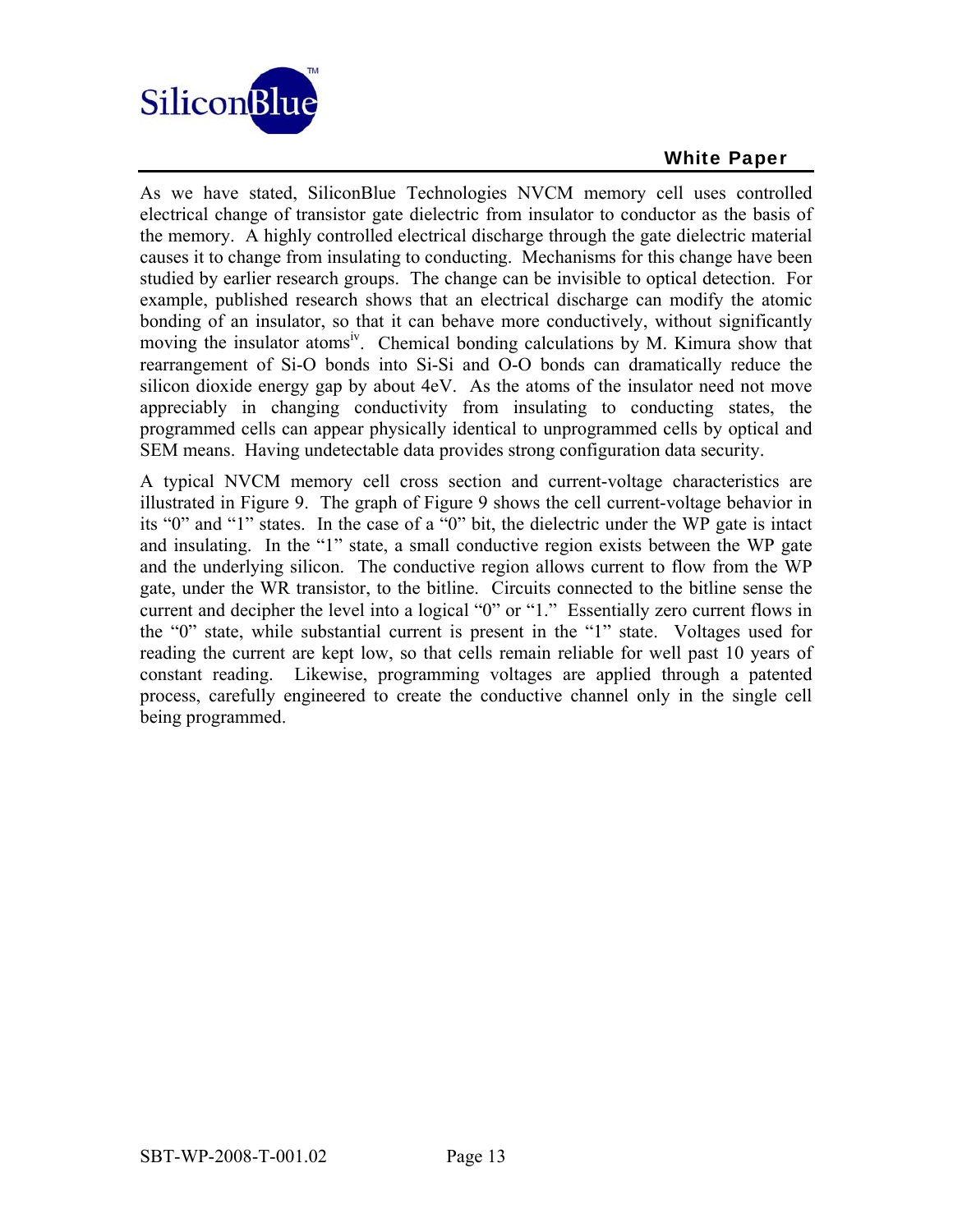



**Figure 9 NVCM Transistor Cross-Section and Read Currents** 

# **Reliability**

Having a well-performing and cost-effective product is really of no practical value unless the product also performs as expected throughout its lifetime. Both the initial performance (Quality) and the operation at the end of product life (Reliability) are critical factors in the success of the higher complexity hand-held products built upon SiliconBlue devices. For this reason, SiliconBlue has paid close attention to the inherent reliability of its products from the process and design phases to final product testing.

Studies show that the NVCM memory cell and its associated circuitry are more reliable than alternative NVM memory. Tests show that programmed and unprogrammed cells will not switch electrical state during the product lifetime. As NVCM memory does not store charge, it is immune to mobile ion contamination, UV light, and similar ionic and radiation exposure which can affect floating gate and SONOS type memory. The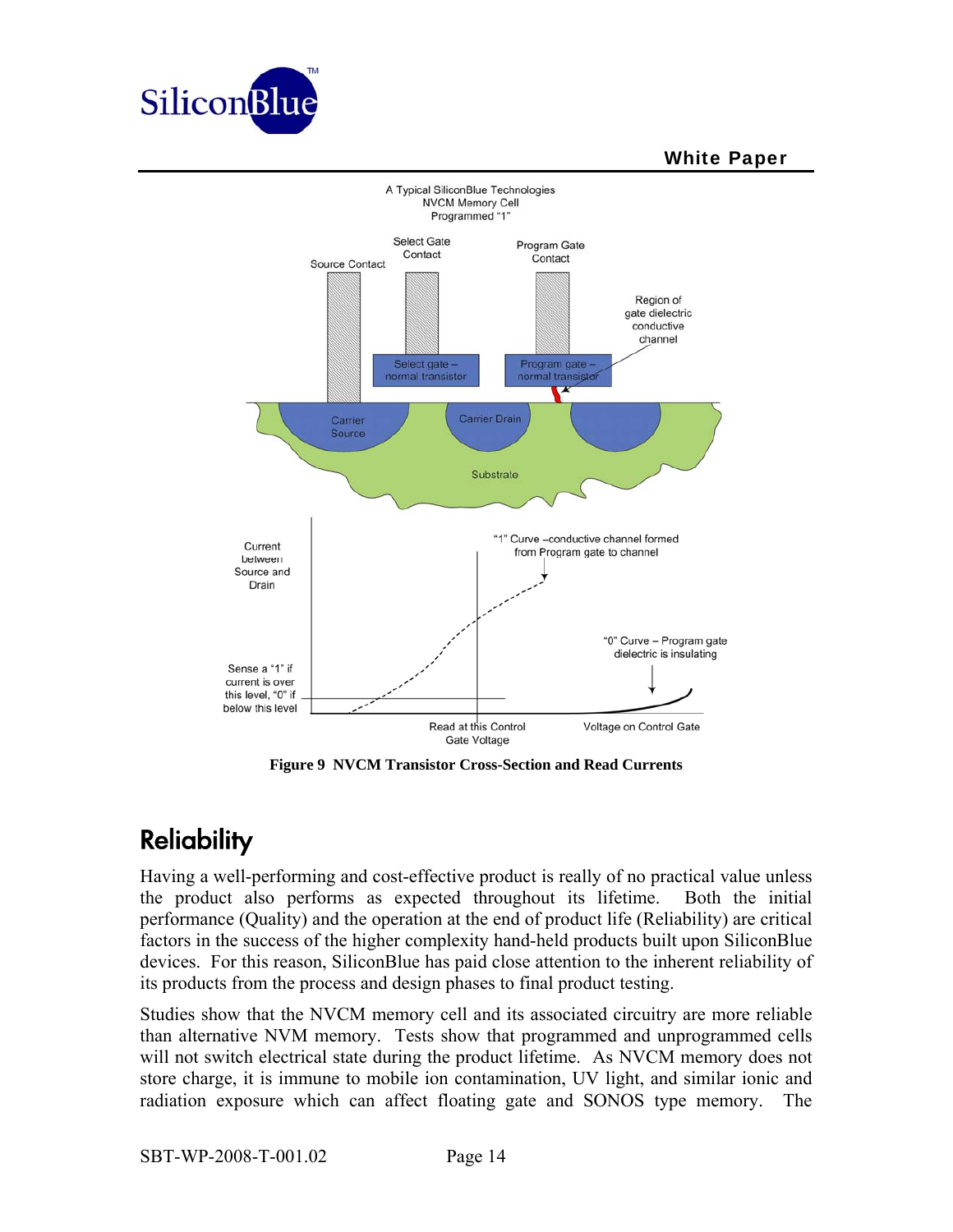

conductive dielectric region is constrained to very small volumes, as the gate dielectric is below 40 angstroms thick, and in practice the conductive region cannot be detected by optical or SEM means, configuration data is highly secure.

Historically popular NVM memory methods include floating gate memories (Eprom, EEprom, NOR and NAND Flash), and oxide-nitride-oxide (SONOS) types. All these types of memory utilize electrical charge stored on or near a transistor gate in order to affect the transistor conductivity. By this means, different transistor conductivity levels can be used to represent "1"s and "0"s.

Consequently, mechanisms that allow trapped charges to escape, or to become negated by opposite charges, reduce the reliability of the memory over time or at elevated temperature. Several mechanisms are known to cause charge loss – among them are direct thermal excitation, net charge loss by mobile ion contamination, UV light exposure, and quantum tunneling losses. The quantum tunneling concern alone constrains the insulators around the charged node to stay over certain thicknesses to prevent charge loss, and this requirement hampers scaling of the memory to smaller dimensions. Accordingly, the use temperature range and guaranteed data integrity time have been lowered in the most recent generations of non-volatile memory products. <sup>v</sup>. So unfortunately, as temperature increases, or if mobile ion contaminants are present, or there are leakage paths in the insulators surrounding the trapped charge, stored charge necessary for digital data can become lost. And as the physical structures become smaller in each technology generation, the insulators surrounding the data charge storage capacitor become thinner and can become more prone to leakage.

In contrast to charge storage based non-volatile memory (NVM), the SiliconBlue NVCM depends instead on dielectric conductivity modification. The NVCM dielectric conductivity mechanism is free from mobile ion contamination concerns. Extensive reliability tests show that unmodified gate dielectric, utilized to create the logical "0" state, has outstanding reliability under NVCM read conditions. Studies also show the NVCM logical "1" state is also reliable. Research shows that programmed memory cells become slightly more conductive during a high temperature bake tests, and withstand thousands of hours at 150C – they do not revert back to the insulating "0" state.

Further ensuring the reliability of its configuration memory, SiliconBlue Technologies prevents against unforeseen random errors using well-established error correction methods. These methods ensure that single bit errors of either the "0" or "1" state are corrected. This additional engineering for reliability assures that throughout the intended life of our products, the NVCM memory used to configure the FPGA will remain accurate, and the FPGA will function properly.

# Summary

SiliconBlue is the first company to combine several advanced technologies especially for the portable, hand-held market. The first advancement is the adaptation of a very high density, high speed 65nm low power CMOS process. That low power process was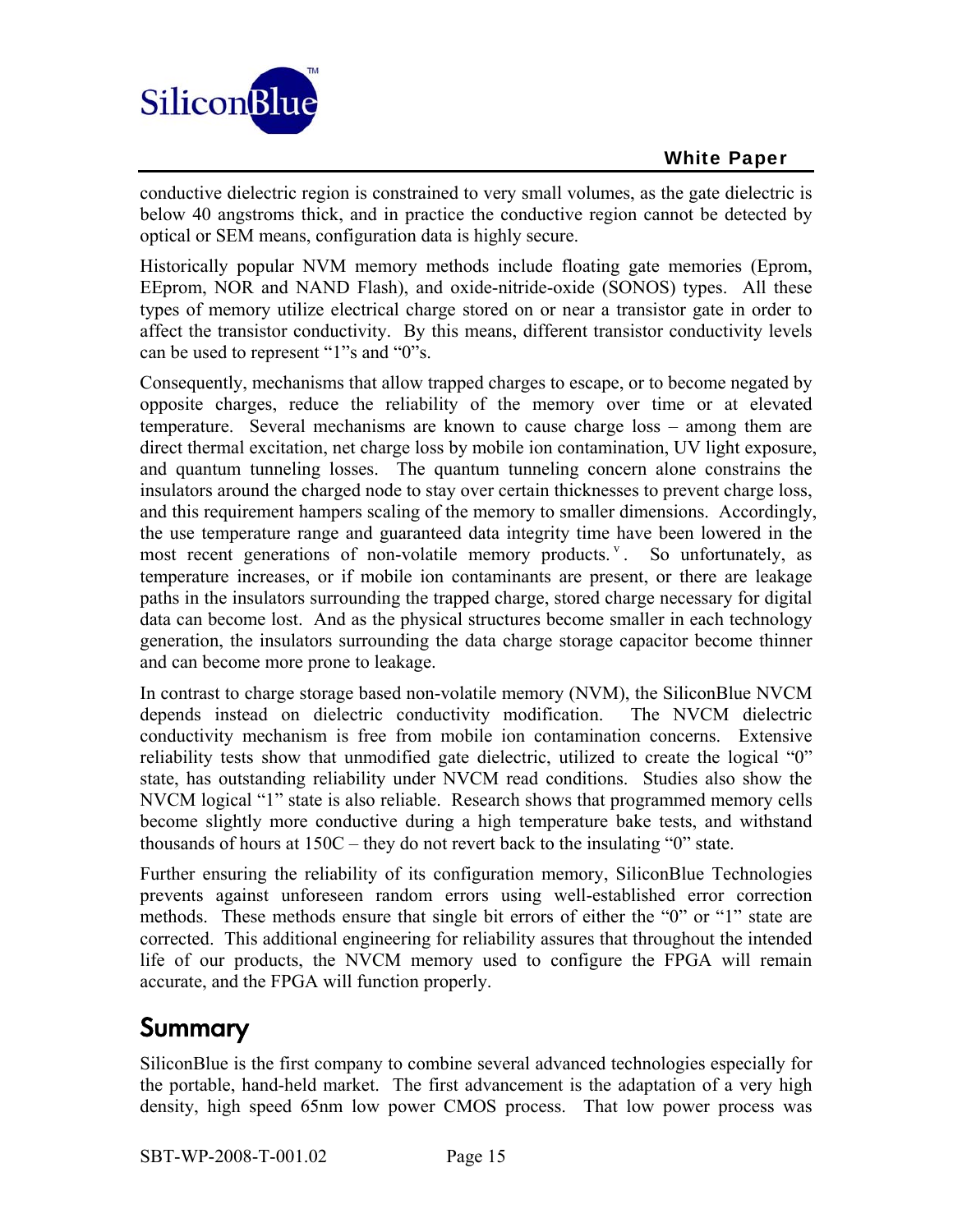

specifically developed to help eliminate excessive leakage currents inherent in the general high-speed 65nm process. The second innovation is our adoption of a novel nonvolatile configuration memory (NVCM) built directly on that same low leakage CMOS processes. On-chip configuration memory gives our products an "instant-on" capability and further saves board space and component count. The third element of our design is an advanced static RAM (SRAM) FPGA technology. At the 65nm process node, our FPGA devices possess many times the logic gates of competing FPGA products. In turn, the high gate count enables customers to incorporate a wide range of applications on a single chip. These diverse applications on a single SiliconBlue chip can replace many single-applications chips, making mobile products smaller and longer-lasting. Separate descriptions of various SiliconBlue applications can be found on our website.

In the above discussion, we have outlined in detail the numerous technology and design advancements built into SiliconBlue Technologies ultra-low power FPGA products. These included the special Non-Volatile Configuration Memory (NVCM) which permits SiliconBlue not only to incorporate "instant-on" configuration, but also to rapidly advance to the latest CMOS logic processes as they become available. Moreover, the special circuit techniques and design methods that make our products the most suitable for battery – operated applications are also extendable to future FPGA products. Finally, our use of enhanced features, like error-correction circuitry (ECC) assures customers that our components will remain functional and reliable throughout product lifetimes. In total, these design and process advancements provide SiliconBlue FPGA products maximum value to customers.

 $\overline{a}$ 

i R. H. Fowler and L. W. Nordheim, "Electron emission in intense electric fields," **Royal Soc. Proc**., 1928, **119**, pp 173-181.

ii For an explanation of the Kilopass XPM memory, see for example, "A novel embedded OTP NVM using standard foundry CMOS logic technology," J. Peng, G. Rosendale, M. Fleisler, D. Fong, J. Wang, C. Ng, Z.S. Liu, H. Luan, 2006 IEEE Non-Volatile Memory Workshop, Monterey, CA. pp 24-26.

iii Breakdown field is defined as the voltage across the dielectric, divided by the thickness of the dielectric. Textbooks such as the 1981 edition of S. M. Sze "Physics of Semiconductor Devices" still contained a stated dielectric strength (breakdown field) of silicon dioxide as 10 million volts per cm. So a dielectric that is 50 angstrom thick would last if the voltage across it were below 5V, and would break if the voltage exceeded 5V. The concept of a breakdown field has been rejected, as we now understand that time and temperature play critical roles in breakdown as well.

<sup>&</sup>lt;sup>iv</sup> M. Kimura, "Oxide breakdown mechanism and quantum physical chemistry for time-dependent dielectric breakdown," 1997 Reliability Physics Symposium, April 1997, pp 190-200.

<sup>&</sup>lt;sup>v</sup> One may refer to the datasheets of major suppliers of semiconductor memory for the upper temperature limits. Spansion, for example, which employs the SONOS type of memory, or of Intel for NOR Flash, or of SanDisk which employs NAND flash. Spansion's S29JL064H for example is a 64Mb floating gate Flash memory on 0.13um, and has a maximum temperature range from -40C to +85C. Earlier technologies